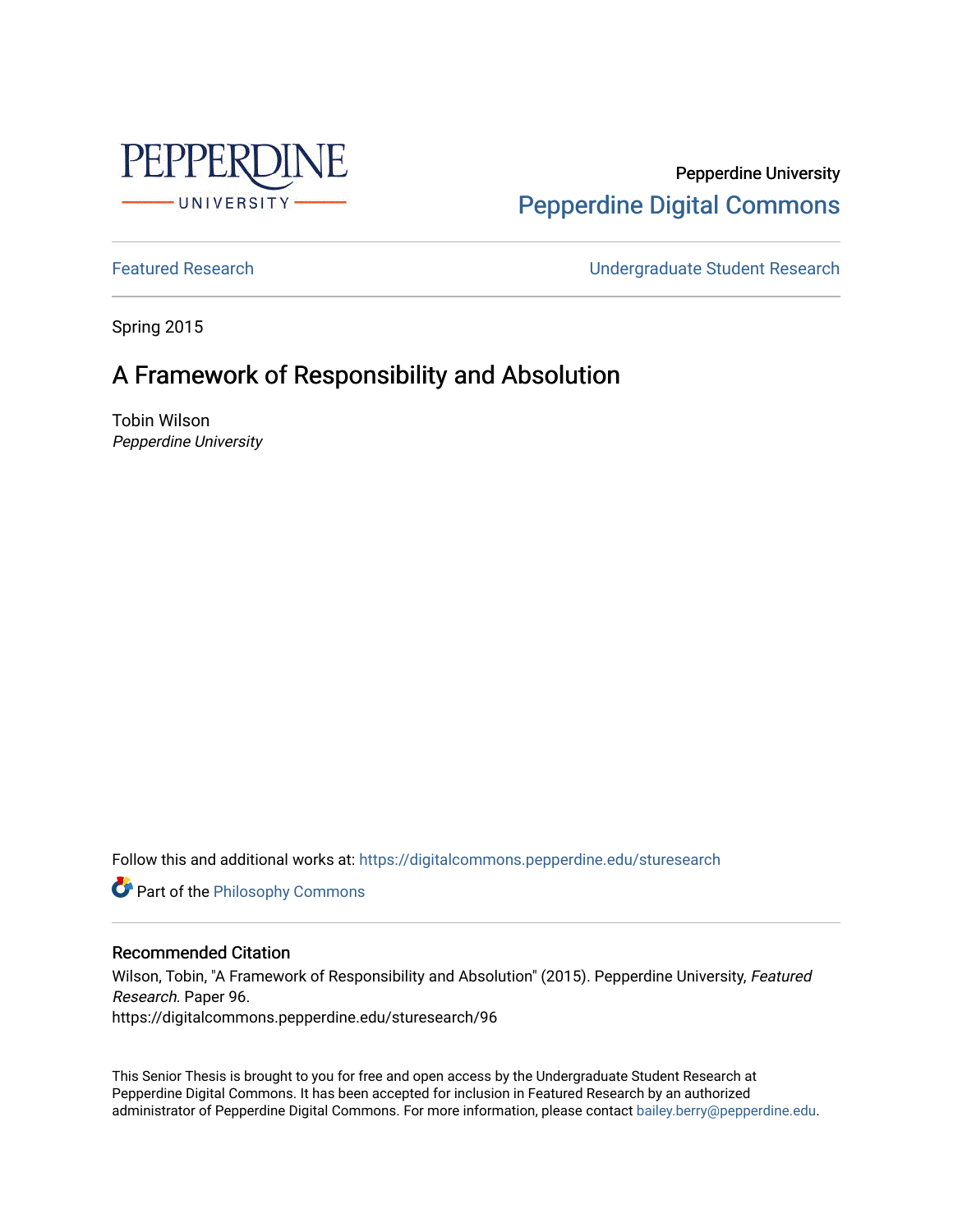WORD COUNT | 4674

PEPPERDINE UNIVERSITY

TOBIN WILSON

A FRAMEWORK OF RESPONSIBILITY AND ABSOLUTION

PHILOSOPHY 580.01 | FREE WILL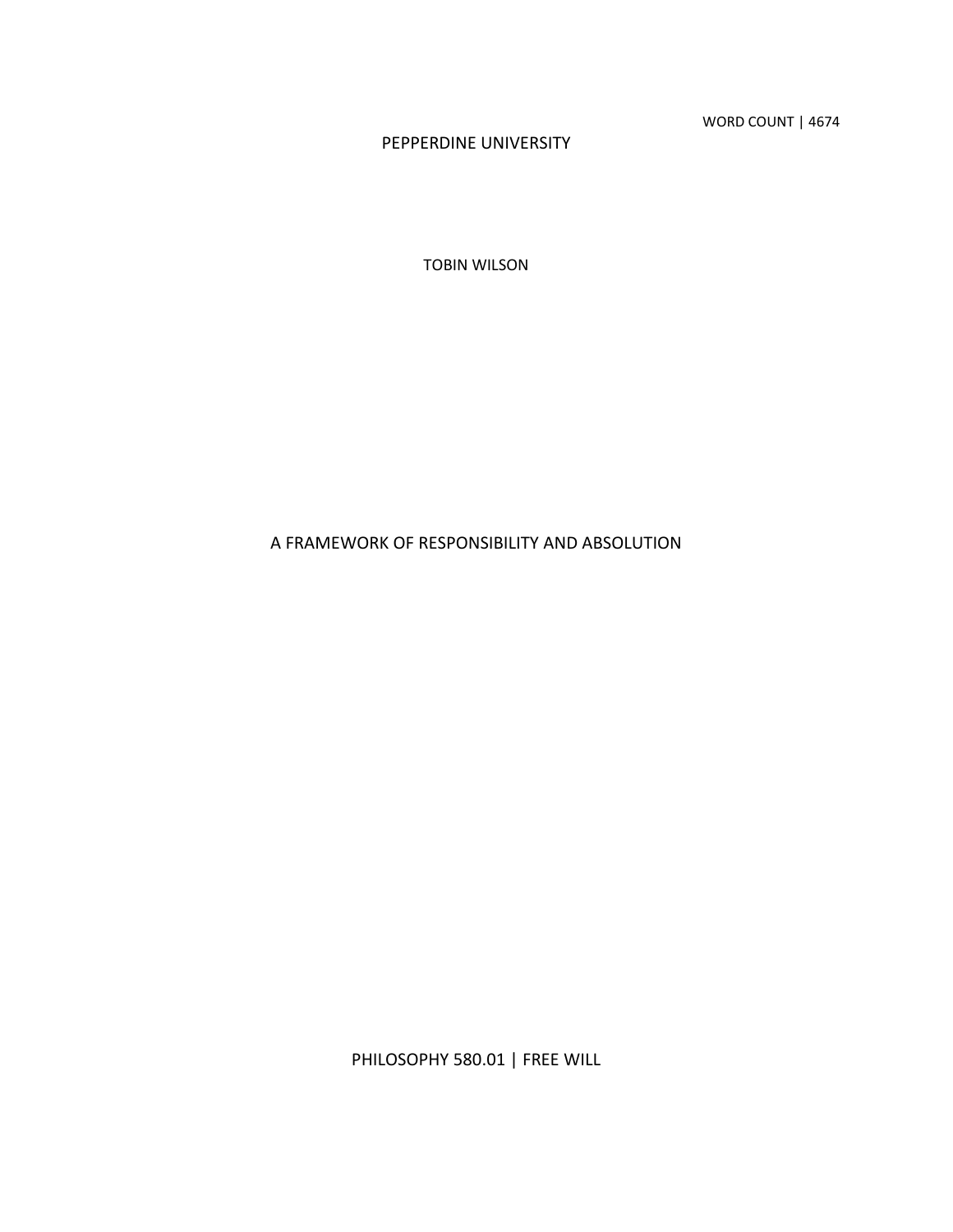Suppose we have a choice between  $A$  and  $B$ , and that both options are morally reprehensible. If we were forced or tricked into making a decision, would we still be responsible? The answer is usually quite easy to find, but the question of why we are responsible seems much harder to discern. In any discussion about moral responsibility, is seems there needs to be a system of necessary and sufficient conditions. However such requirements tend to exist in a hazy philosophical space, so it is not surprising that we often confuse them. Thus, my paper will attempt to create a framework of moral responsibility so that we might address our initial concern: When and how are we freed of our moral obligations?

We will now start with an overview of the overall argument, the goal of which is to understand absolution<sup>1</sup> through a framework of moral responsibility. Within this framework I posit responsibility and absolution emerge from a common point; however a simple, yet counterintuitive, mechanism allows them to diverge:

- 1. M if and only if  $C_1$  and  $C_2$
- 2. A if and only if  $C_1$  and  $C_3$

l

- 3. If M or A is merely weakened, M and A can exist simultaneously
- 4. If  $C_3$  outweighs  $C_2$ , M is weakened
- 5. If  $C_2$  outweighs  $C_3$ , A is weakened
- 6. Therefore whether M or A obtains is contingent upon the weight of  $C_2$  and  $C_3$

Here M and A correspond to moral responsibility and absolution, while the C-variables correspond to three ingredients we need to complete our formula. They include the *capacity to form moral beliefs*  $(C_1)$ , the power to consent  $(C_2)$ , and constraint  $(C_3)$ . And so given that one has the relevant moral capacities, I suggest consent and constraint can plausibly exist in a state of tension. If correct, this would allow absolution and responsibility to coexist in situations where responsibility is shared or merely weakened.

 $^1$  To be clear, I have defined absolution to mean the agent should have been responsible by virtue of their moral capacities.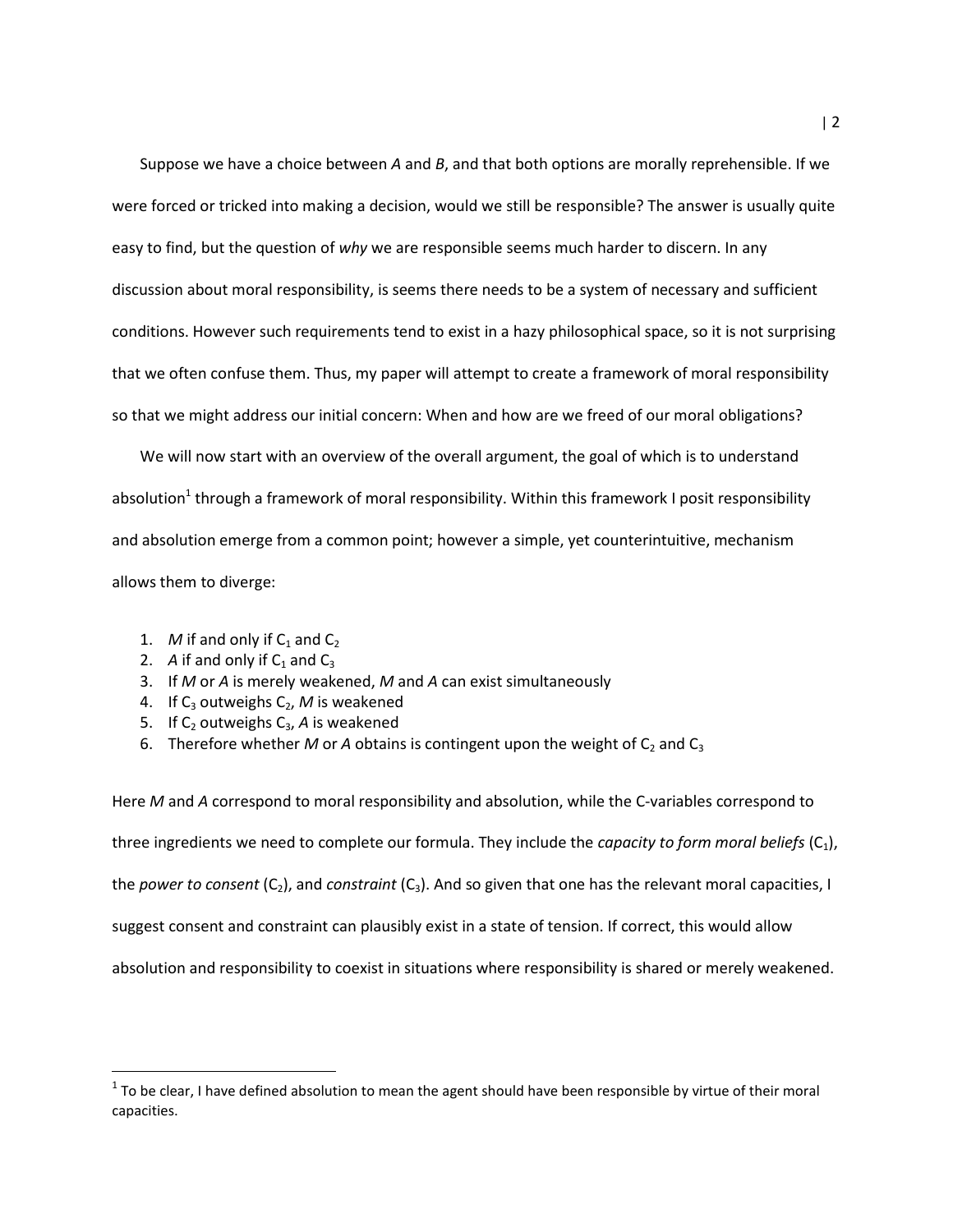The bulk of this paper will be spent detailing the finer points of this mechanism as it relates to moral responsibility, and we will start by debunking a popular misconception known as Harry Frankfurt's Principle of Alternative Possibilities. Following this, we will have found our first ingredient, the capacity to form moral beliefs. The second phase will explore consent and constraint, where we will debunk the claim that one can only be consenting if she possesses knowledge about the facts. Because our having the relevant moral capacities and consent are the most plausible criteria for moral responsibility, we will then begin looking into moral absolution, which requires a different set of criteria. Finally, we should arrive at a much clearer picture of how one might be freed of her moral responsibilities.

Thus our first step into moral responsibility requires that we debunk a popular misconception: Frankfurt's Principle of Alternative Possibilities, or PAP. This model suggests we can only be morally responsible if we have the power to do otherwise (Kane 2005: 82) and it seems to be quite attractive. However Frankfurt also suggests there are many scenarios which threaten to weaken PAP. These scenarios are known as Frankfurt cases, and to see how might work, consider the classic railroad thought experiment where  $L$  and  $R$  entail the use of a lever:

- $\bullet$  S can do L or R
- $\bullet$  If *L* or *R*, then *S* is morally responsible

In this scenario, S has several options at her disposal. Either she can do nothing, and let the train run over what it may, or she can make a decision and control who it will kill. If S pulls the lever *left*, the train will kill at least one-hundred people. But if S pulls the lever right, only one person will die. Thus, the correct response is obvious: S must pull the lever right. We mentioned earlier that S has access to three options, but it seems that these options can be divided into two classes, robust and binary options.

We know that according to PAP, someone can only be responsible if she has the power to do otherwise. Therefore having options is a necessary condition under this view. But if there are two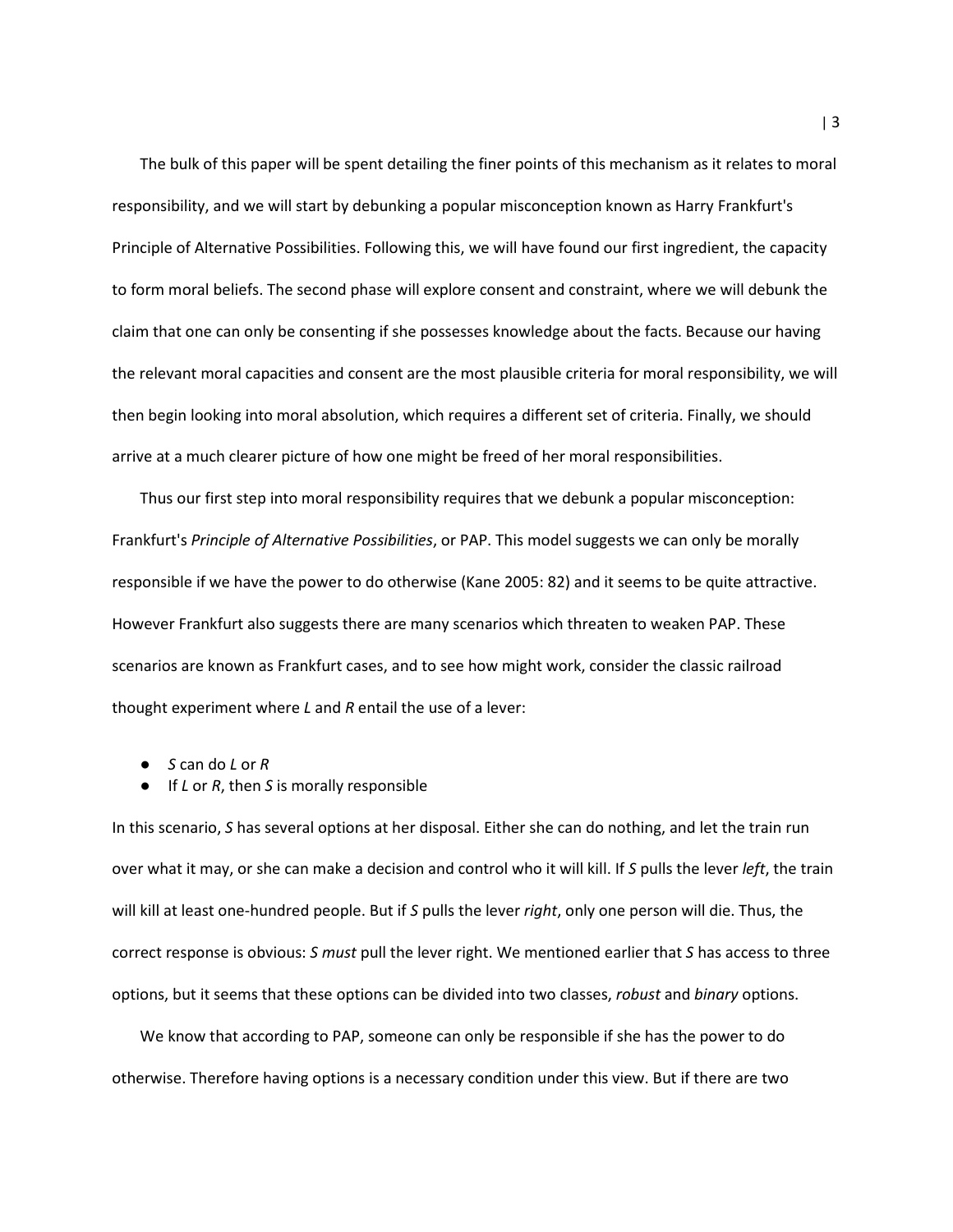classes of options at play, it seems the supporter of PAP must specify what kind of options are required for the model to succeed. Thus we might say that if the agent cannot abandon the lever and leave it to chance, nor can she willingly choose to pull the lever left, she must lack robust options. Meanwhile if the set of possible options are restricted to a single option, such as  $R$  or not- $R$ , her only option would be binary.

Under a broad interpretation of PAP, one might say the Principle of Alternative Possibilities requires robust options to succeed. But if this is true, it fails by virtue of the fact that S is powerless when it comes to choosing between L and R. Now compare this to a narrow interpretation, where PAP only requires binary options to succeed. If we find that S is morally responsible with just a single option R, we encounter a problem: The railroad case is not capable of eliminating options completely, so PAP succeeds in this specific example. Therefore if it is possible to deprive the agent of both robust and binary options and still allow moral responsibility to obtain, it seems we must construct a different sort of scenario wherein the agent has no access options whatsoever.

Now let us imagine that citizens are morally obligated to vote for public officials. The voters believe they have a choice between candidates  $A$  or  $B$ , but they fail to realize the winner has been predetermined by corrupt officials. And so until the voters become aware of this fact, it seems plausible that they each have moral responsibility despite not having access to options. Therefore given that this model does not require options to succeed, it holds a distinct advantage over PAP and appears to be more compatible with moral responsibility. However there is a major concern. If we say that moral responsibility requires belief in the relevant options, what happens during cases of negligence or manipulation? In what we might call no-belief cases, it is possible to imagine that an agent should be moral responsible, even without beliefs about the facts.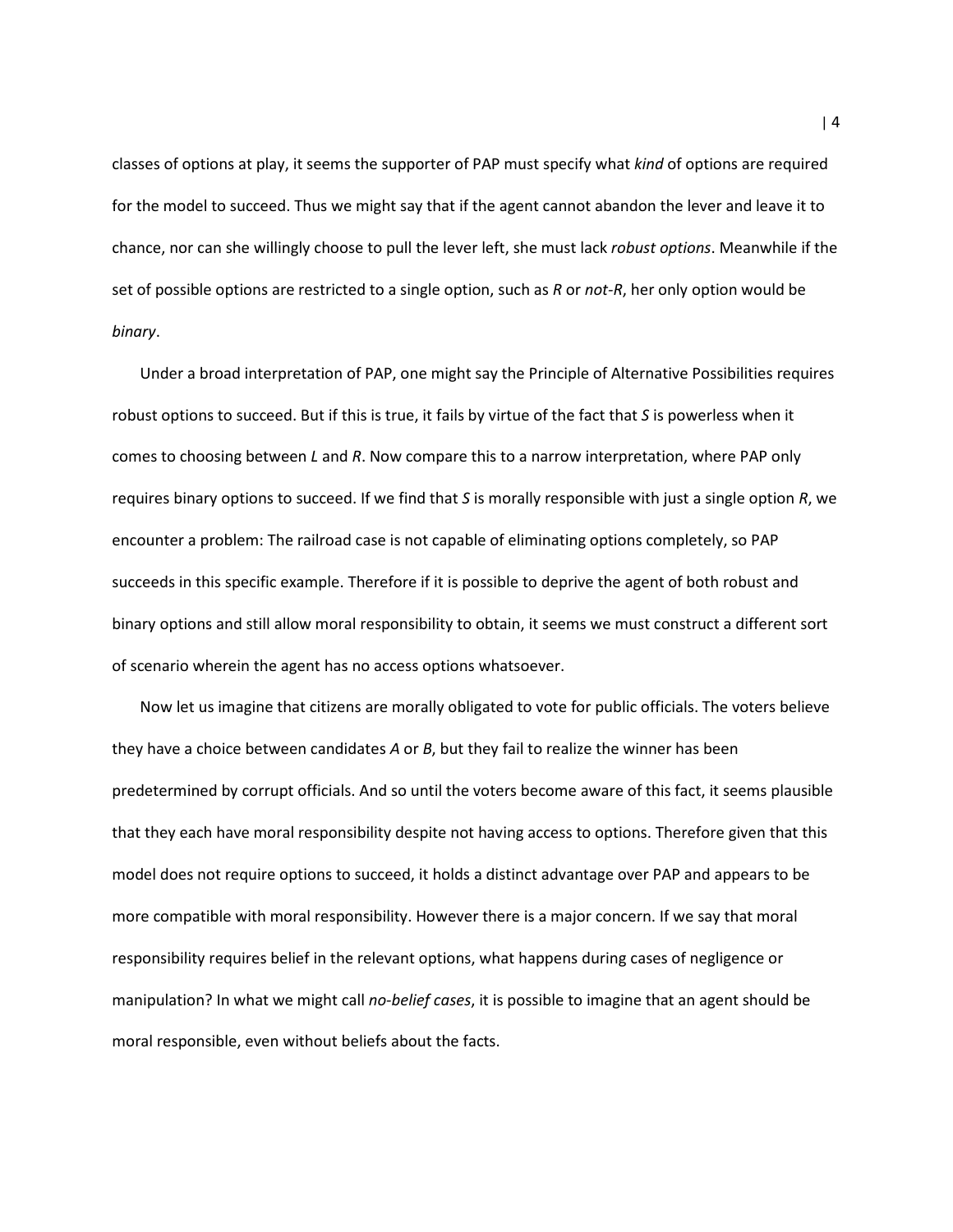For example, suppose S owns a cat. One day, S flies overseas for work, but forgets to feed the cat before she leaves. She then checks into the hotel and proceeds to go about her business, never once considering this incident. In this situation, S is not responsible by virtue of her beliefs because they have yet to be formed. In the same vein S cannot be responsible by virtue of her options because they do not exist. Instead S is morally responsible because she possesses the *capacity* to form the relevant set of beliefs. That is, if the relevant facts presented themselves, S would become aware that she was morally responsible all along. This conclusion may seem counterintuitive, but it convincingly debunks the Principle of Alternative Possibilities and is more plausible than a model of responsibility based on belief. Moreover there are at least two other supporting arguments which strengthen the plausibility of nobelief cases.

 The first supporting argument relies on the claim that no one can be morally responsible without the capacity to form beliefs. For the sake of clarity, consider the following propositions:

- All persons are agents
- All agents can be held causally responsible
- Persons are predicated by a set of essential agent-related features
- Only persons can be held morally responsible

These propositions can be arranged into a rather simple syllogism. Unless we have the capacity to form moral beliefs, we cannot be thought of as persons. And unless we fulfill the criteria for personhood, we cannot be held accountable for our moral responsibilities. Therefore moral responsibility requires that we have the potential to form moral beliefs. This all seems rather obvious, and there are certainly fringe cases in the form of infants (who will eventually gain this capacity) and mentally challenged persons (who have limited use of this capacity). However it seems we are not required to say that belief-forming capacities are the only requirement for personhood, and so the first ingredient looks plausible.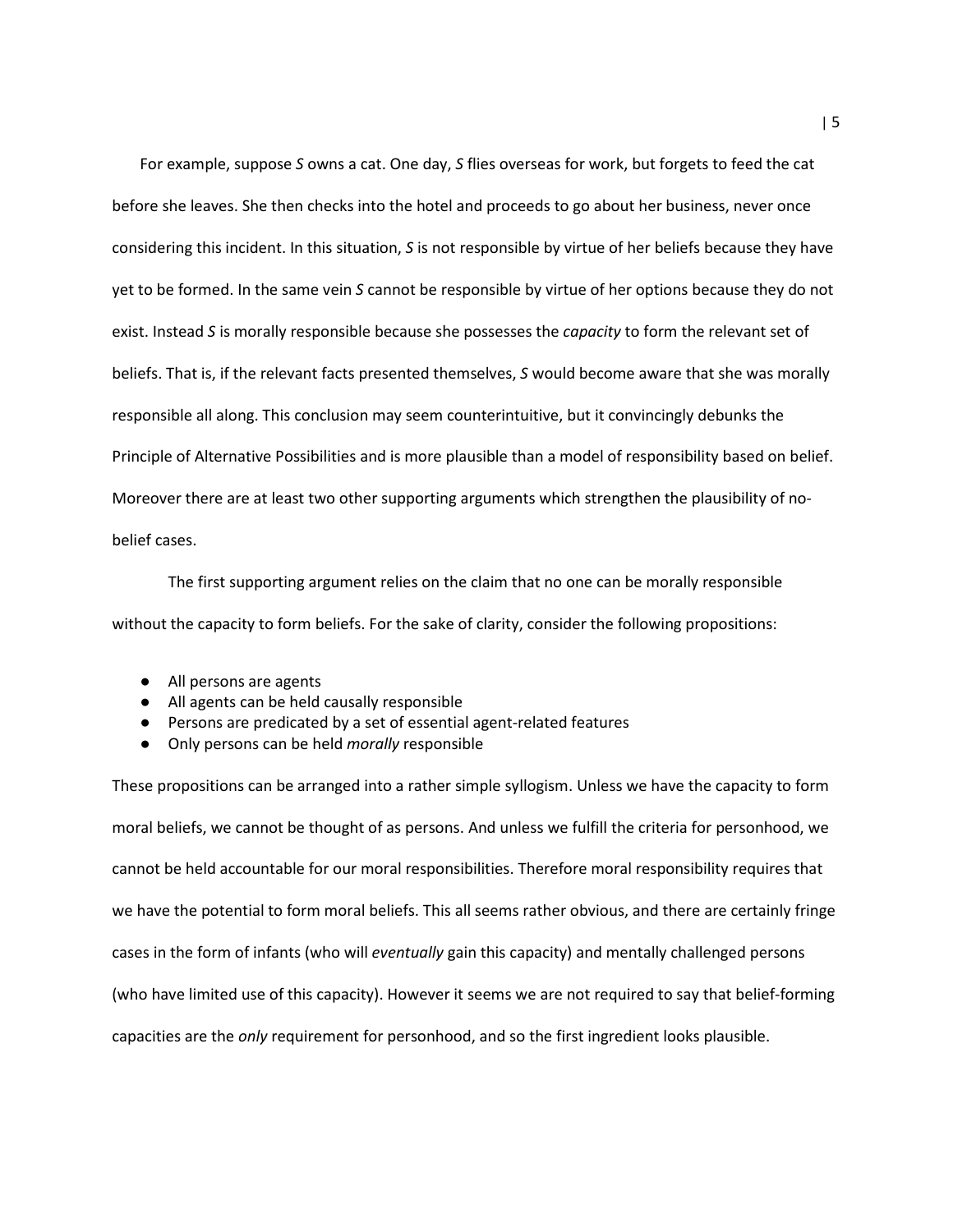The second supporting argument employs something known as John Martin Fischer's flicker of freedom strategy. To better understand what this entails, let us visit one of his examples:

Black inserts a mechanism into Jones' brain which enables Black to monitor and control Jones' activities. Jones, meanwhile, knows nothing of this… If Jones were to show any inclination to vote for Bush, then the computer, through the mechanism in Jones' brain, intervenes to assure that he actually decides to vote for Clinton and does so vote (Fischer 1994: 131-132).

Like the other Frankfurt cases we visited, Jones does not have access to robust options. But we should note this case is interesting because Black has limited control over Jones (Fischer 1994: 136-138). As soon as Jones considers voting for Bush, the mechanism will trigger and he will no longer have the power to do otherwise. The result is that no matter how much control Black has over Jones' brain, he cannot prevent Jones from *considering* an alternative outcome. This means that any time an agent makes a decision, there must be a flicker of freedom, and the only way to prevent this from happening is by destroying the very feature that makes Jones a person. Therefore if only persons can be morally responsible and our belief-forming capacities can never be removed from the overall formula, our hopes for the first ingredient seem promising indeed.

Nevertheless, the flicker of freedom strategy does not escape objections. Though he acknowledges its attractiveness, Fischer ultimately rejects it on two accounts. In the first, he posits having a flicker of freedom is enough to say that one has options (which would substantiate PAP). In the second, it seems the mere impulse to perform an action cannot generate robust moral responsibility (Fischer 1994: 140- 142). These critiques are rather formidable. Simply by having the capacity to think, it seems plausible that binary options are created for the agent. They may not lead anywhere if the relevant constraints are in place, but they are *options* in the weakest sense. Another interesting feature of this discussion is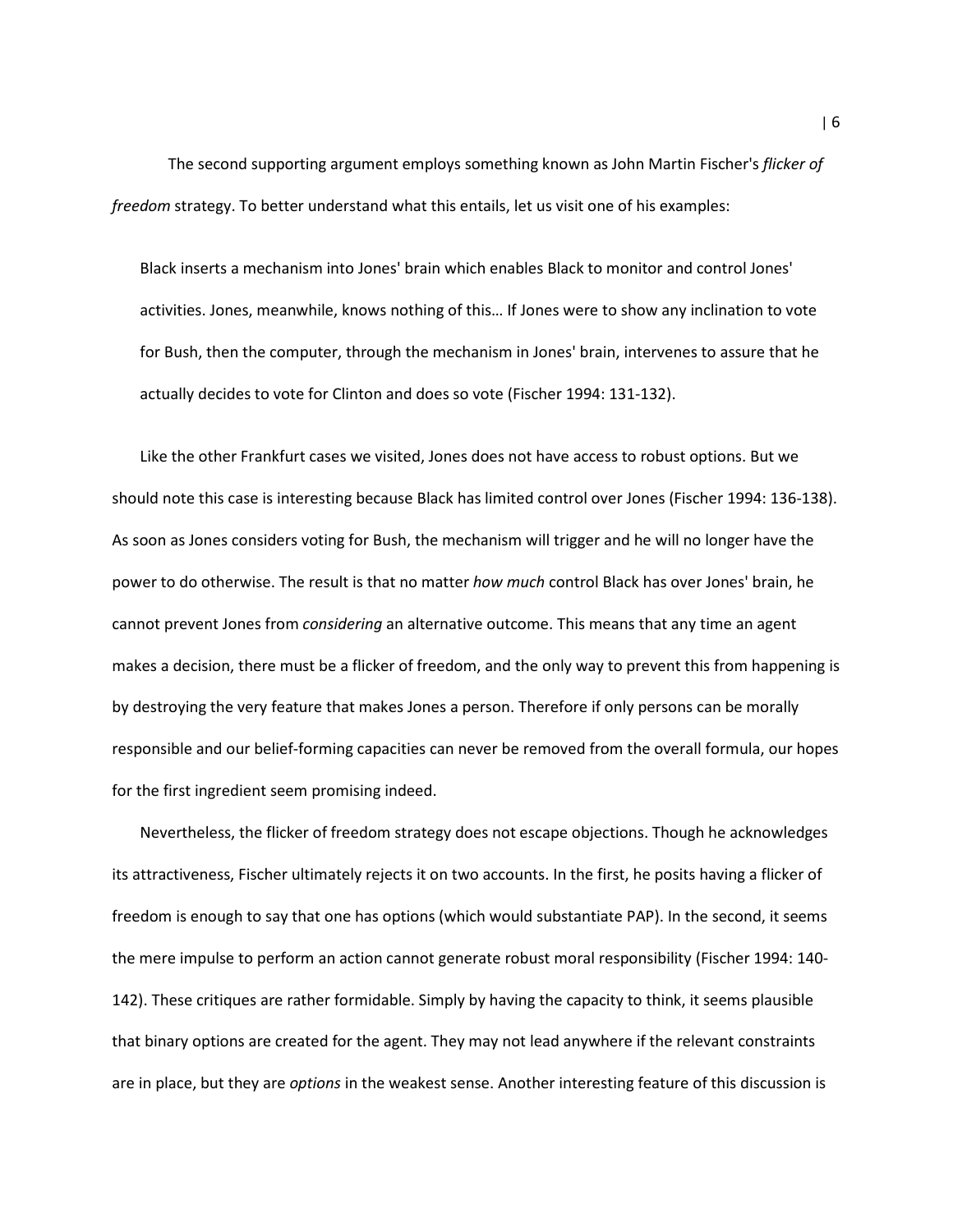that if one endorses Fischer's second objection, then options cannot be snuffed out, but neither side has much to gain either. Because the flicker of freedom strategy only generates a small amount of freedom and moral responsibility, this theory appears quite underwhelming. Thus it looks as if our best course of action would be to abandon the strategy entirely, as we can still rely on the first supporting argument to support the claim that responsibility requires our moral capacities.

Our next task, then, will be to demonstrate how consent forms the second component for moral responsibility. The reasoning behind this requirement is rather simple: Unless an agent performs some action willingly, the capacity to form moral beliefs is not of much use to us. Not only is this conclusion plausible, it would explain some of the difficulties we encountered with the flicker of freedom strategy. If an agent has the capacity to form moral beliefs, but lacks the will or freedom to employ that capacity, it seems the extent of one's moral responsibility ends there. In Responsibility and Control, Fischer and Mark Ravizza echo this sentiment and write that for every framework of moral responsibility, we must account for two features. First is the epistemic condition—which relates to the agent's knowledge about the facts—while the second is the freedom-related condition—which pertains to the agent's power of will or consent (Fischer and Ravizza 1999: 13). Since these conditions are not encapsulated by our first ingredient, it appears we should be able to place them within consent without much trouble.

Before moving on, there is an anecdote I would like to make. One might worry that by rejecting the Principle of Alternative Possibilities, it would be unfair of us to say that moral responsibility requires freedom of will. However I argue the freedom-related condition is distinct from having options. PAP claims that in order to be morally responsible, we need access to robust or binary options. A loose interpretation of PAP would require that robust options obtain, while a strict interpretation would require that we have binary options such as A or not-A. Now compare this to the freedom-related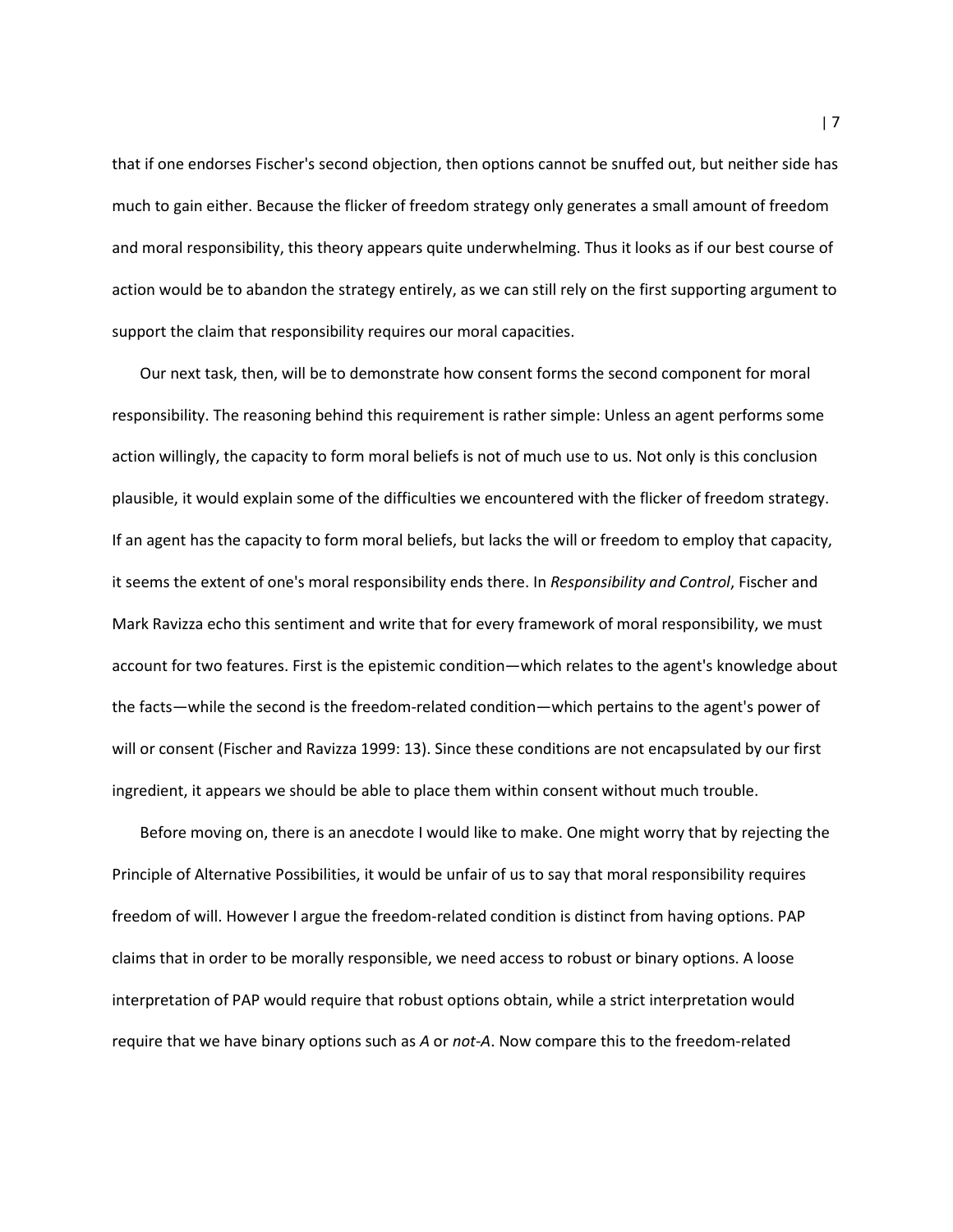condition, which claims that in order to be morally responsible, we need to be consenting with regard to the actions we choose. Thus we find there several key differences.

First off, the goal of PAP is to describe the nature of normativity with regard to the external world. Meanwhile the purpose of the freedom-related condition is to explain how consent, an agent-related capacity, permits us to be morally responsible. Second, consider the intuition that having the freedom or power to choose is another essential feature of personhood. Options, in contrast, having no bearing on one's status as a person and are situational with regard to moral responsibility. Finally, PAP does not succeed within the context of no-belief cases, whereas the freedom-related condition appears no worse for the wear. Thus, it appears we can safely endorse freedom as a requirement for consent without worrying about its seeming conflict with PAP.

Onto the next phase. Earlier we explained that consent and the capacity to form moral beliefs make ideal candidates for responsibility, expressed by the following proposition:

 $\bullet$  *M* if and only if C<sub>1</sub> and C<sub>2</sub>

But what makes consent so interesting is the interaction between itself and constraint. The exact nature of this relationship will be made clear in our discussion about absolution, but for now our project will involve looking at two things: the knowledge criteria for consent and how it survives in cases where the agent lacks knowledge about the facts. By doing so, we should arrive at another controversial conclusion: Consent does not require knowledge to obtain, only that one has access to the relevant freedoms. If one is hesitant to accept this conclusion, know that this concern is well-founded. It is attractive to think we can only consent if we have awareness about our actions, however we should not hold fast to this idea if the relevant counterexamples prove otherwise.

Now let us suppose that in order to consent, the agent must have knowledge (about the relevant constraints) and freedom of will. In the following segment, we will explore four cases that test this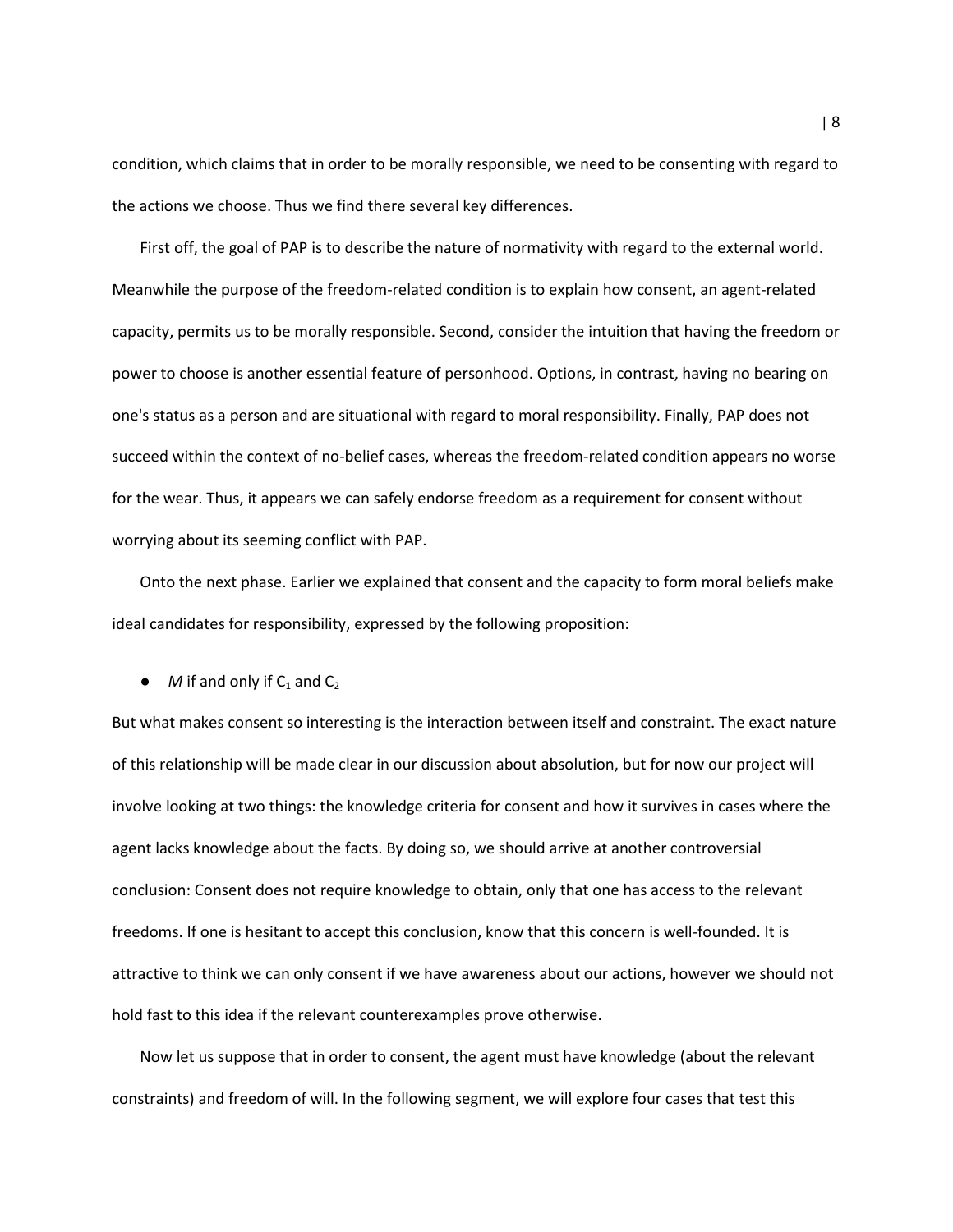assumption, three of which are described by Joel Feinberg in Harm to Self (Feinberg 1986: 269). Interestingly, two of the examples suggest that this assumption is true, while two more indicate our assumption is false. Following Fischer, we might refer to this situation as a dialectical stalemate (Fischer 1994: 83). But what then? If we cannot proceed on this route, it seems we must assess the conditional from another angle. The epistemic condition will prove useful here. If we can show how one of the criteria is sufficient, but another is necessary, we might find a way to resolve this seeming conflict.

The first example involves coercion. Imagine that S is an employee of the bank, which is suddenly attacked by thieves. The thieves demand that S follow their instructions or many people will be harmed in the process. Here it seems obvious that S has no choice but to do as they say, and no matter what happens, it is highly unlikely that she can be held responsible. Therefore if we endorse the claim that consent requires both freedom and knowledge, this scenario works because S has been deprived of freedom.

The second example which relates to consent is lying, and it seem to work because the agent is deprived of knowledge but not freedom. Suppose  $A$  is a mean-spirited co-worker who convinces  $B$  to spy on C. A, being the suspicious type, presumes that that C's weekend activities are worthy of some concern. Thus, A begins spreading plausible rumors to  $B$  so that  $C$ 's reputation might be damaged. Clearly B does not have knowledge because A has concealed them, so this scenario seems to support our assumption about consent.

The third consent-related case involves deficient information, and this example proves interesting because it serves as a foil to the examples we explored so far. Previously we isolated both knowledge and freedom, coming to the conclusion that consent cannot exist without them. But if this example succeeds, we might have grounds to doubt the knowledge requirement. Now suppose that S arranges a meetup and tells P to meet her nearby. However,  $S$ 's instructions are unclear and P gets lost along the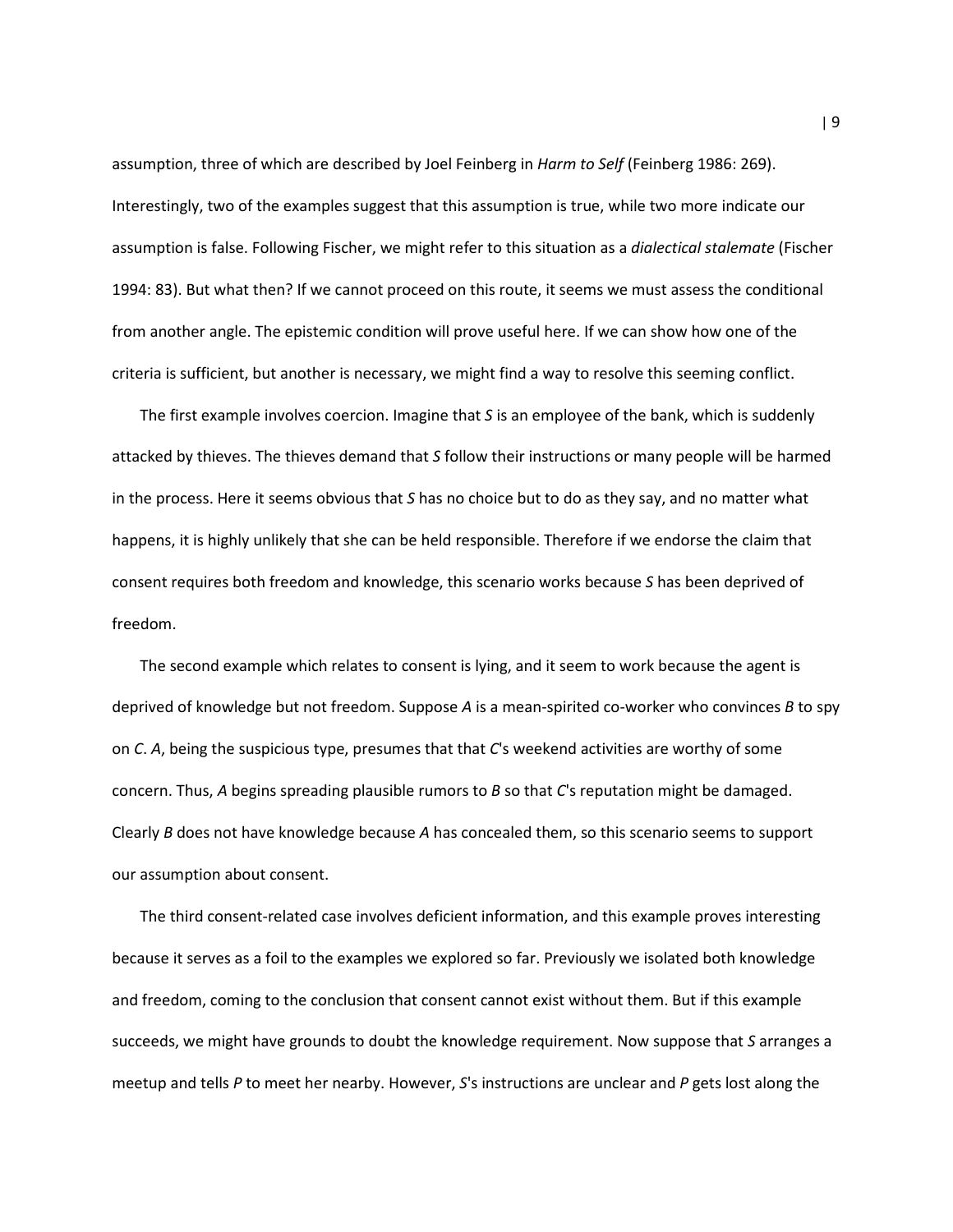way. So who is to blame? In the previous examples the right answer is obvious, but this scenario appears much less distinct in terms of winners and losers. The most plausible conclusion is that S and P are both blameworthy, and therefore both consenting. However it is not clear whether S and P pass the test, as it seems they may not even have knowledge. Therefore if we endorse the thought that knowledge is present, this example poses little threat to our assumption. Meanwhile if we support the more likely possibility—that S and P consented without genuine knowledge of the facts, we run into a problem.

Our final scenario relates to negligence, which is the last factor that might damage one's consent. For this we can revisit two examples, the first being S's starving cat. But let us imagine that instead of being overseas, S is a just few minutes away, visiting a friend. Here it is attractive to think S is fully responsible because she could have known otherwise, and this too lends support for the idea that consent does not require knowledge. But, one might object, what about the case of Jones and Black? It is evident Jones does not have knowledge about all the facts, yet we are led to the opposite conclusion. If Jones did not consent at the time of his operation, it must be the case that he is free of moral responsibility.

At this junction it is clear we can go no further, and we now have just as much cause to reject the criteria for consent as we do to endorse them. However I would like to point out that our discussion thus far has failed to account for a key element, *constraint*. Without exploring this feature, it seems we cannot know for certain the requirements of consent. An explanation of this feature is still underway, but for now, let us consider first Fischer and Ravizza's description of the epistemic condition so that we might attack this stalemate from another angle.

The first condition, which may be termed the "epistemic condition," corresponds to the excuse of ignorance. It captures the intuition that an agent is responsible only if he knows both the particular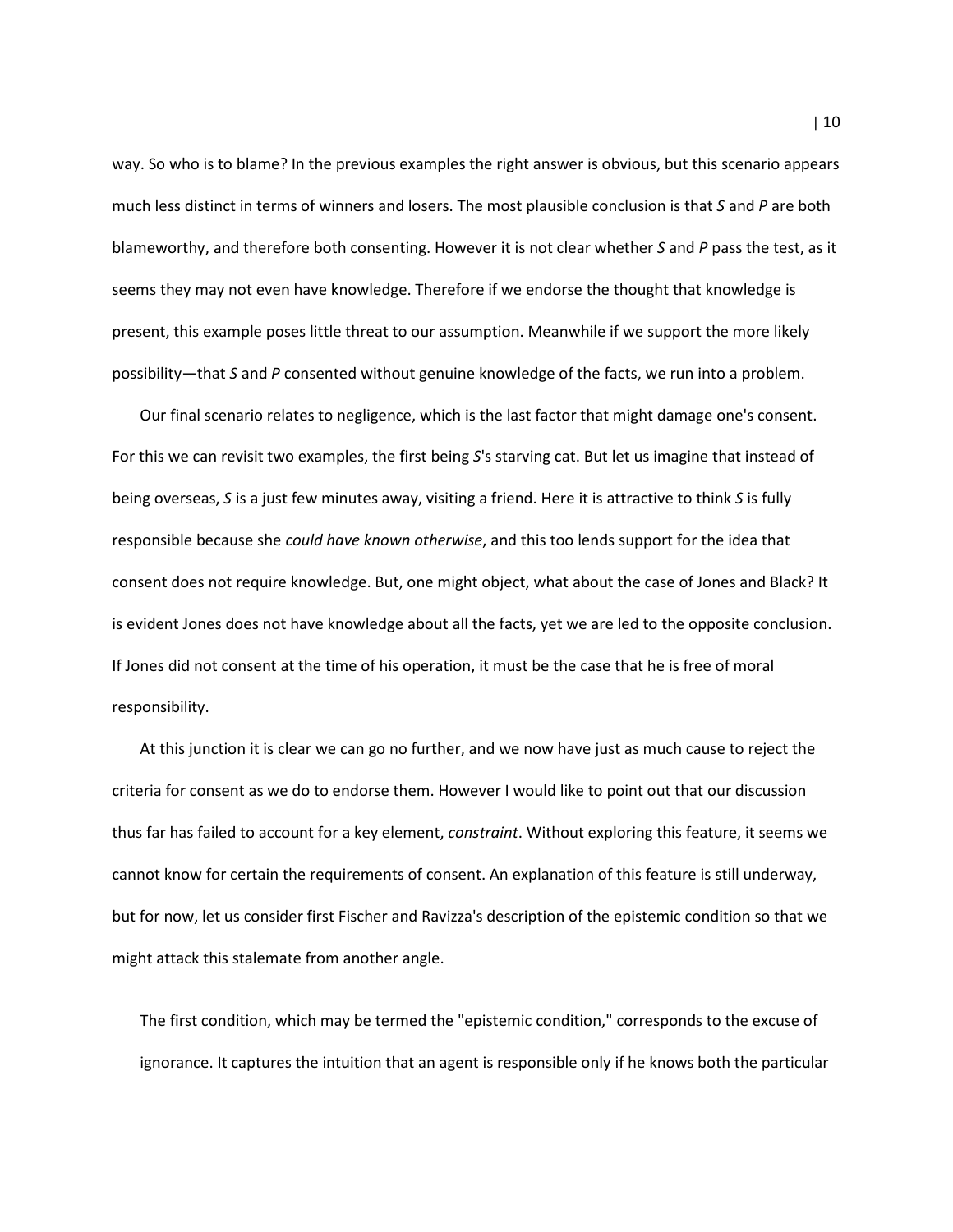facts surrounding his action, and acts with the proper set of beliefs and intentions (Fischer and Ravizza 1999: 13).

To review, our model of consent requires both the epistemic condition and the freedom-related condition. We have already discussed how freedom is a plausible ingredient, but now we must take a similar approach with knowledge. And so this passage can be plausibly construed to mean that knowledge is a necessary condition for moral responsibility, and therefore consent. But before we retreat back into the dialectical stalemate, consider this additional passage from Feinberg on risk and consent:

To take a job in California is to become subject to increased risk of an earthquake; to live in a big city is to become more vulnerable to street crime; to work in certain industries increases one's statistical chances of cancer (Feinberg 1986: 278-279).

Feinberg seems to imply that having knowledge about the relevant constraints grants one a greater degree of moral responsibility. Yet when taken in conjunction, it is plausible we can take this conclusion further. Perhaps knowledge about the facts always increases one's level of responsibility. This conclusion does not definitively prove that knowledge is necessary for consent, but it is attractive. In many cases, it seems knowledge tends to heighten our moral responsibilities, and it is fair to say the sort of no-belief cases we discussed are the exception and not the norm. But however convincing this example, we must not lose sight of the fact that this is only a model, one which happens to conflict with no-belief cases with regard to knowledge.

 To see where this conflict might lie, consider this no-belief case originally posed by John Locke (Kane 2005: 83). A man sits inside a room, enjoying the company. He does not know the exit has been locked, but decides of his own free will that he would prefer to stay inside than try to leave. We can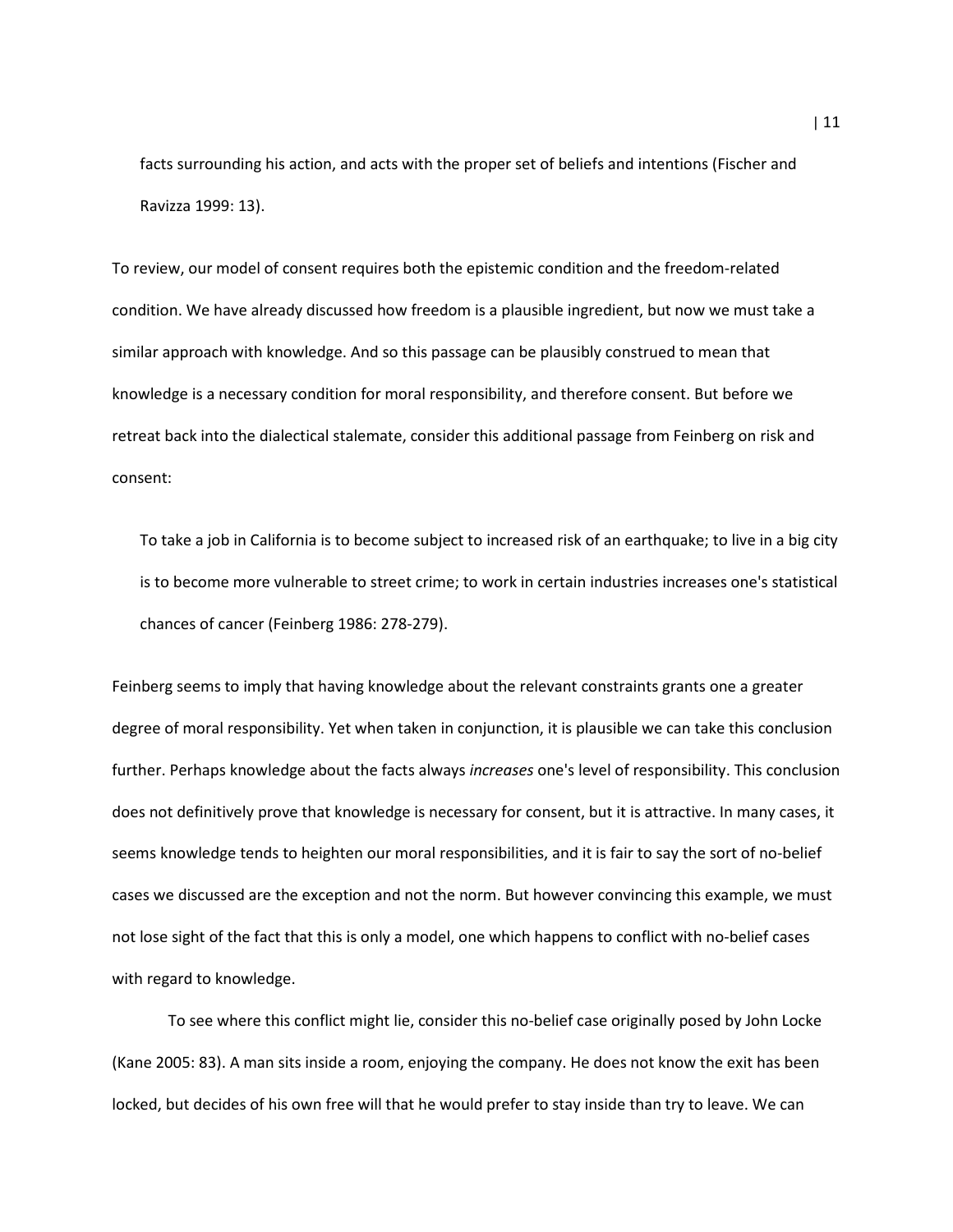intuit that the man is morally responsible, but this case is interesting because instead of increasing his responsibility, it seems knowledge about the door *decreases* his overall freedom and thus, his ability to consent. Thus we are left with two conflicting intuitions: either the epistemic condition is false or nobelief cases cannot succeed. And unless we can reconcile these two claims about knowledge, another stalemate seems inevitable.

From where we stand, it appears neither side will give way. However it may be possible to slip out of this standoff if one of our components can be weakened. That is, if the epistemic condition and no-belief cases cannot be reconciled in their current state, it is plausible we can overcome the stalemate by adjusting the criteria for the epistemic condition. Because no-belief cases are not themselves a rule, but an analogue to the world we live in, it appears the explanatory burden should rest on one who supports the traditional version of the epistemic condition.

Therefore let us start with a proof from contradiction. Any time we refer to the epistemic condition, we endorse the belief that consent requires knowledge of the relevant facts and constraints, and that this knowledge automatically boosts one's level of moral responsibility. This view seems innocuous, if not for the following:

- Constraints are not always present
- Constraints do not always prevent an agent from acting freely

By itself, the first proposition seems to leave the epistemic condition unscathed. But to understand how the pair might threaten this view, consider the possibility that S is at home when she forgets to feed the cat, or that the mechanism in Jones' brain is faulty and only works half the time. It seems in many cases, knowledge does increase one's overall level of responsibility—but in no-belief cases such as these, knowledge also has the potential to lessen responsibility or leave it unchanged. Therefore given that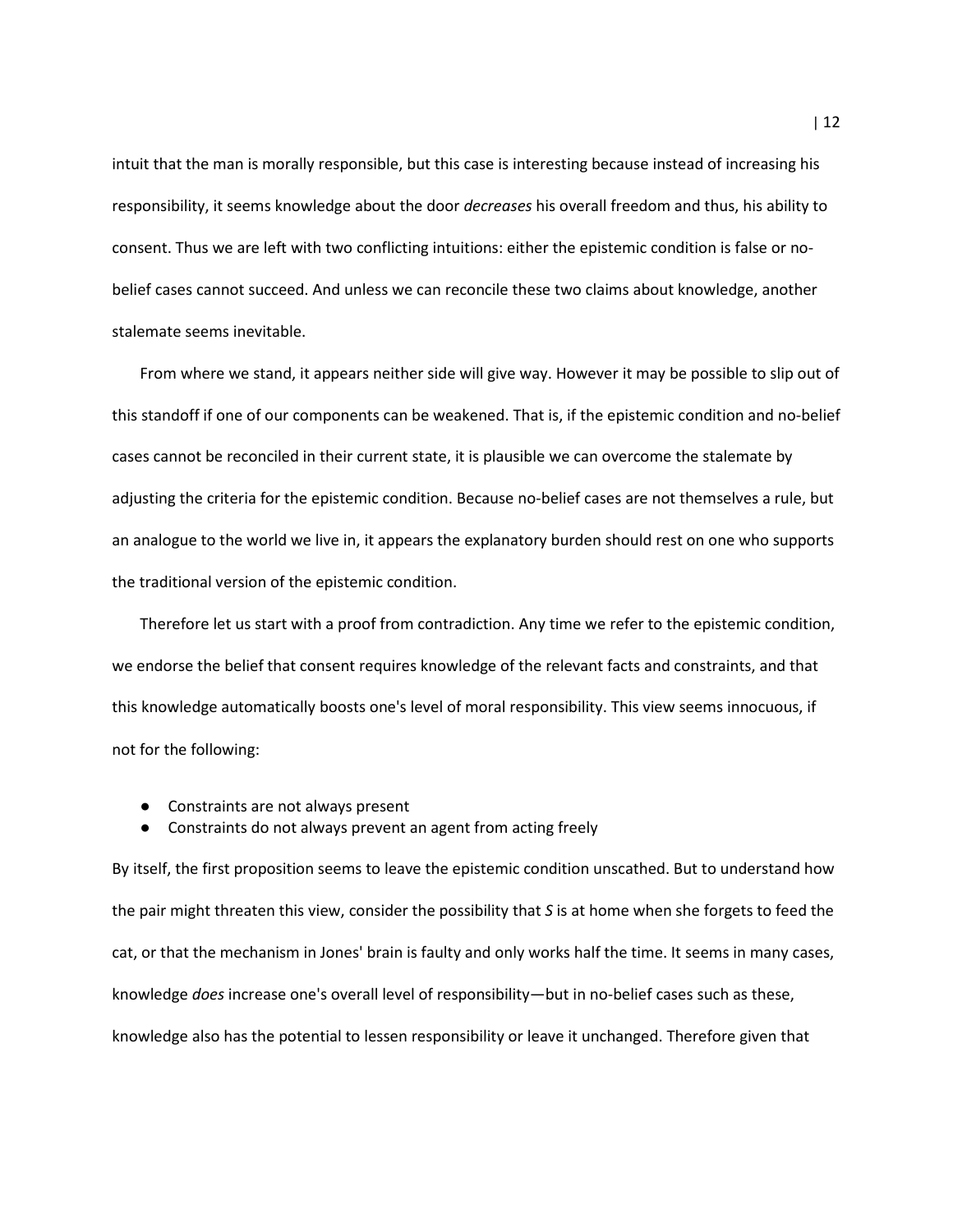these conclusions are cogent, it seems we arrive at a weaker version of the epistemic condition, one that can plausibly obtain alongside no-belief cases.

No longer burdened by the threat of the epistemic condition, it is now clear that knowledge of the facts can either increase or decrease one's level of responsibility. Thus our next task will be to determine whether knowledge is a necessary condition for consent. Fortunately, the legwork has been done for us, and we can now employ no-belief cases without worrying about their plausibility. So let us keep in mind the example of Jones and Black. Because it is evident that knowledge is not necessary for consent, it must be the case that knowledge is merely sufficient for moral responsibility, the upshot being that consent only requires freedom of will to obtain. The structure of the argument might go as follows:

- 1. Moral responsibility requires consent and the relevant moral capacities
- 2. Consent requires the ability to act freely
- 3. Therefore moral responsibility requires the relevant moral capacities and the ability to act freely

To better substantiate this argument, let us revisit the cases involving coercion, lying, negligence, and deficient information. If we presume that freedom is the necessary condition for consent, while knowledge is merely sufficient, it looks as if responsibility acts in accordance with our model. For the bank heist, S is not responsible because she has been deprived of freedom. In the co-worker scenario, B's freedom is retained and we would consider her morally responsible. In the case of the faulty instructions, we raised doubts about knowledge, but it is evident that freedom still obtains. Finally in the case of S's starving cat, S is morally responsible because she too has freedom and no knowledge, and Jones' responsibility cannot be determined due to the nature of the example. Therefore it seems quite clear that the only requirement for consent is freedom of will.

As for the third phase of the paper, most of our time has been spent justifying the first premise,

- 1. M if and only if  $C_1$  and  $C_2$
- 2. A if and only if  $C_1$  and  $C_3$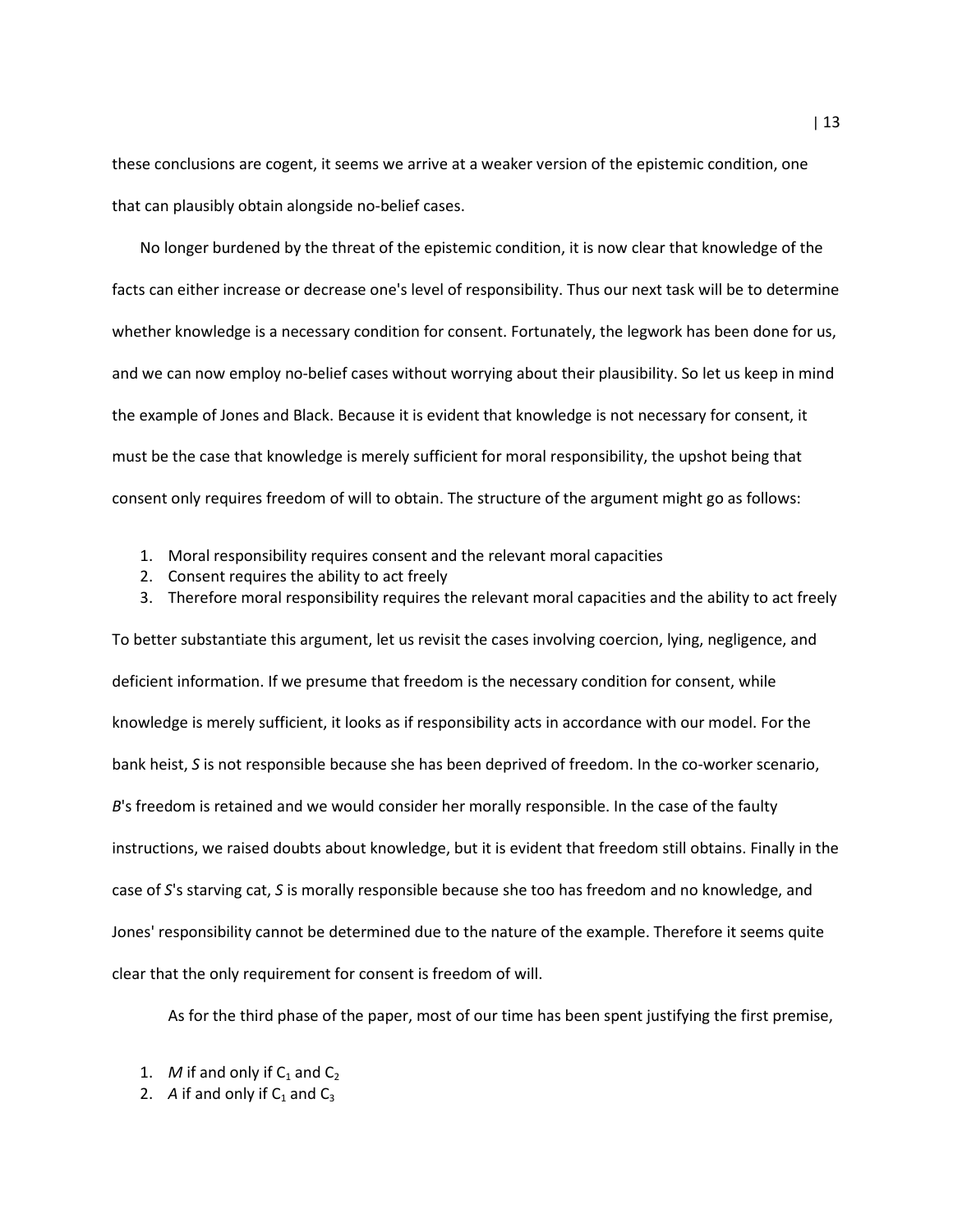- 3. If M or A is merely weakened, M and A can exist simultaneously
- 4. If  $C_3$  outweighs  $C_2$ , M is weakened
- 5. If  $C_2$  outweighs  $C_3$ , A is weakened
- 6. Therefore whether M or A obtains is contingent upon the weight of  $C_2$  and  $C_3$

but we now have the equipment to discuss how one might be freed of their moral responsibilities. Of particular importance here is constraint  $(C_3)$ , as it seems we can intuit that it is a requirement of absolution. And since I have defined absolution to mean the agent should have been responsible, it makes sense that absolution also requires we have the relevant moral capacities. Thus, it appears we can endorse the second premise without much hassle, but we must now explain the mechanism through which responsibility and absolution diverge.

The third premise is rather counterintuitive, and it emerges from the sort of case where moral responsibility is weakened, but not lost. Take, for example, the case of S's bad directions, where both agents are to blame. Clearly S and P are not totally absolved, but neither one holds all the responsibility either. For this to be plausible it must be the case that absolution and responsibility coexist in a state of tension. If this were not the case, responsibility and absolution could not obtain at the same time and we would have to make the implausible assertion that either  $S$  and  $P$  are both fully at fault, or neither is to blame.

As for the last three premises, these can be easily understood by understanding how knowledge interacts with freedom and constraint. Like a seesaw or a set of scales, responsibility and absolution exist on an axis supported by our moral capacities. Whether we are responsible or ultimately absolved simply depends on how much weight is involved. If the relevant constraints outweigh one's ability to act freely, then absolution obtains. Likewise if the constraints do not pose a problem for the agent, then the agent is probably responsible in a moral sense. I use the word *probably* because we should hesitate to employ moral judgment too quickly. To say that an agent has the relevant moral capacities and the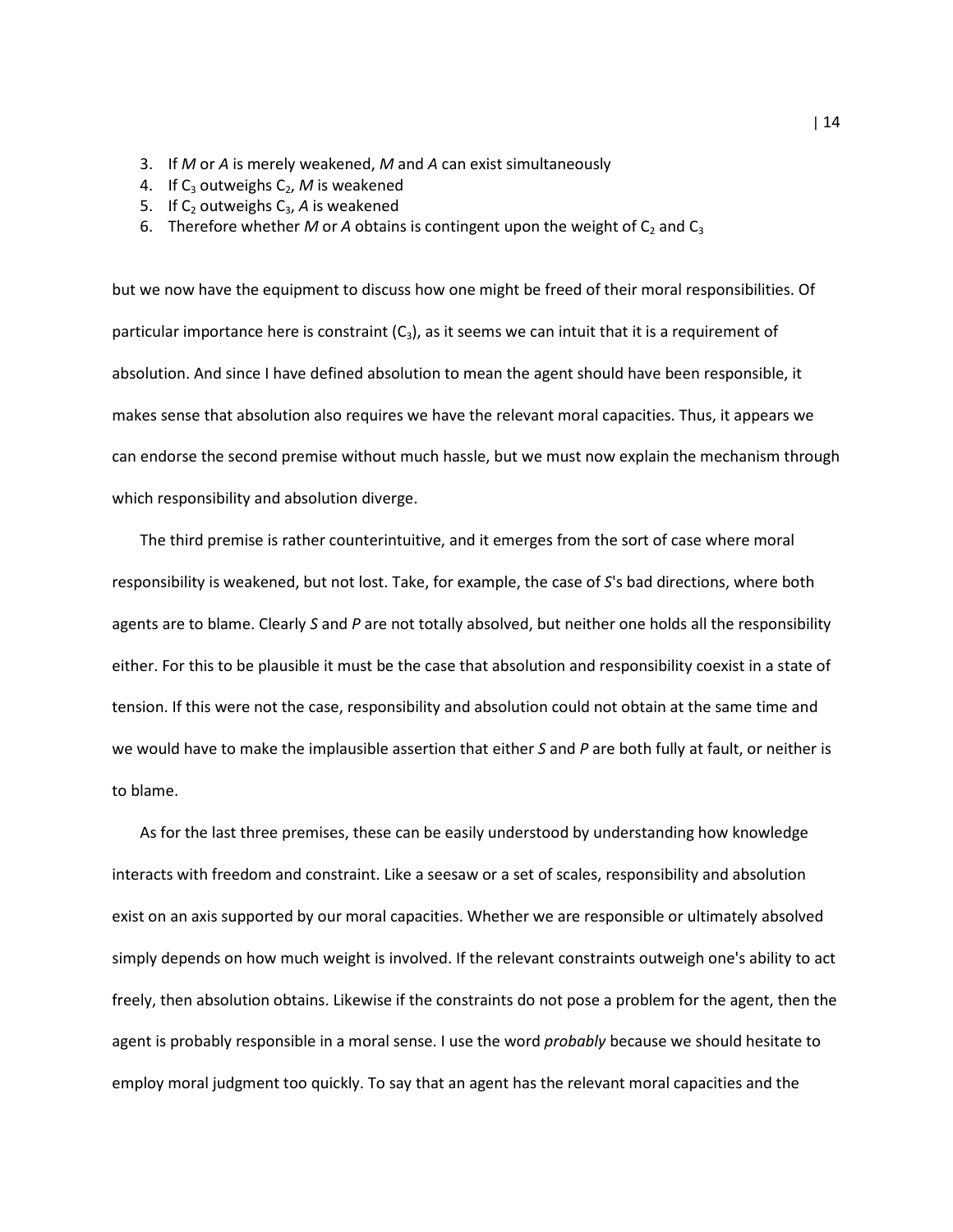ability to act freely does not necessarily entail that she is morally responsible, even though the reverse is almost certainly true. So while knowledge of the relevant freedoms and constraints are not necessary for this mechanism to work, they are necessary if one is to determine whether one is responsible or ultimately absolved.

 In conclusion, we have explored the requirements for absolution by creating a framework for moral responsibility. By exploring no-belief cases and rejecting the Principle of Alternative Possibilities, we have avoided the trap created by binary options. Then, moving past a dialectical stalemate, we were able to reconcile no-belief cases and the epistemic condition, which allowed us to evaluate four cases involving freedom and knowledge. From this we found despite popular belief, consent does not require knowledge to obtain, but the will to act freely. Following this, we established two ingredients for moral responsibility and used the remaining sufficient conditions to clarify when and how absolution obtains.